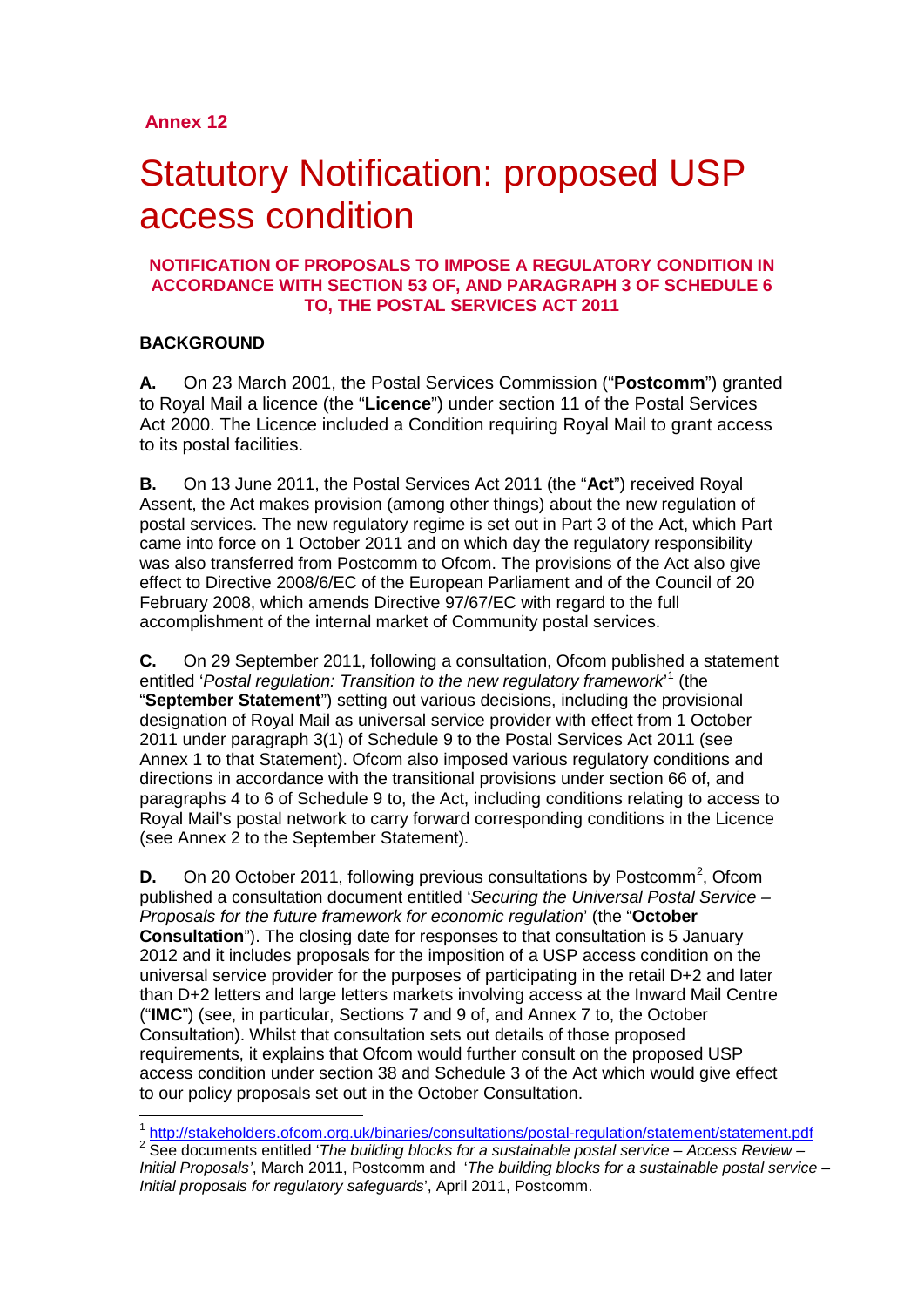# **PROPOSAL**

**1.** Ofcom hereby proposes, in accordance with section 53 of, and paragraph 3 of Schedule 6 to, the Act and pursuant to powers in section 38 and Schedule 3 of the Act, to impose on the universal service provider a USP access condition to make provision for matters set out in section 38 and Schedule 3, such as access to the universal service provider's postal network, imposition of a price control, imposition of a non-discrimination requirement, imposition of a requirement for a fair and reasonable approach for dealing with requests for access and transparency requirements etc.

**2.** The proposed USP access condition is specified in the Schedule hereto.

**3.** The effect of, and Ofcom's reasons for, making this proposal are set out in the October Consultation as well as in the accompanying consultation document.

# **OFCOM'S DUTIES AND LEGAL TESTS**

**4.** Ofcom is satisfied that this proposal satisfies the general test in paragraph 1 of Schedule 6 to the Act.

**5.** In making this proposal, Ofcom has considered and acted in accordance with its principal duty in section 29 of the Act and its general duties in section 3 of the Communications Act 2003.

# **MAKING REPRESENTATIONS**

**6.** Representations may be made to Ofcom about the proposal set out in this Notification by no later than **31 January 2012**.

**7.** Copies of this Notification and the accompanying consultation document have been sent to the Secretary of State in accordance with paragraph 5(1)(a) of Schedule 6 to the Act.

**8.** By virtue of paragraph 3(5) of Schedule 6 to the Act, Ofcom may give effect, with or without modifications, to a proposal with respect to which it has published a notification only if Ofcom has—

- **(a)** considered every representation about the proposal that is made to Ofcom within the period specified in this Notification; and
- **(b)** had regard to every international obligation of the United Kingdom (if any) which has been notified to Ofcom for this purpose by the Secretary of State.
- **9.** The Schedule to this Notification shall form part of this Notification.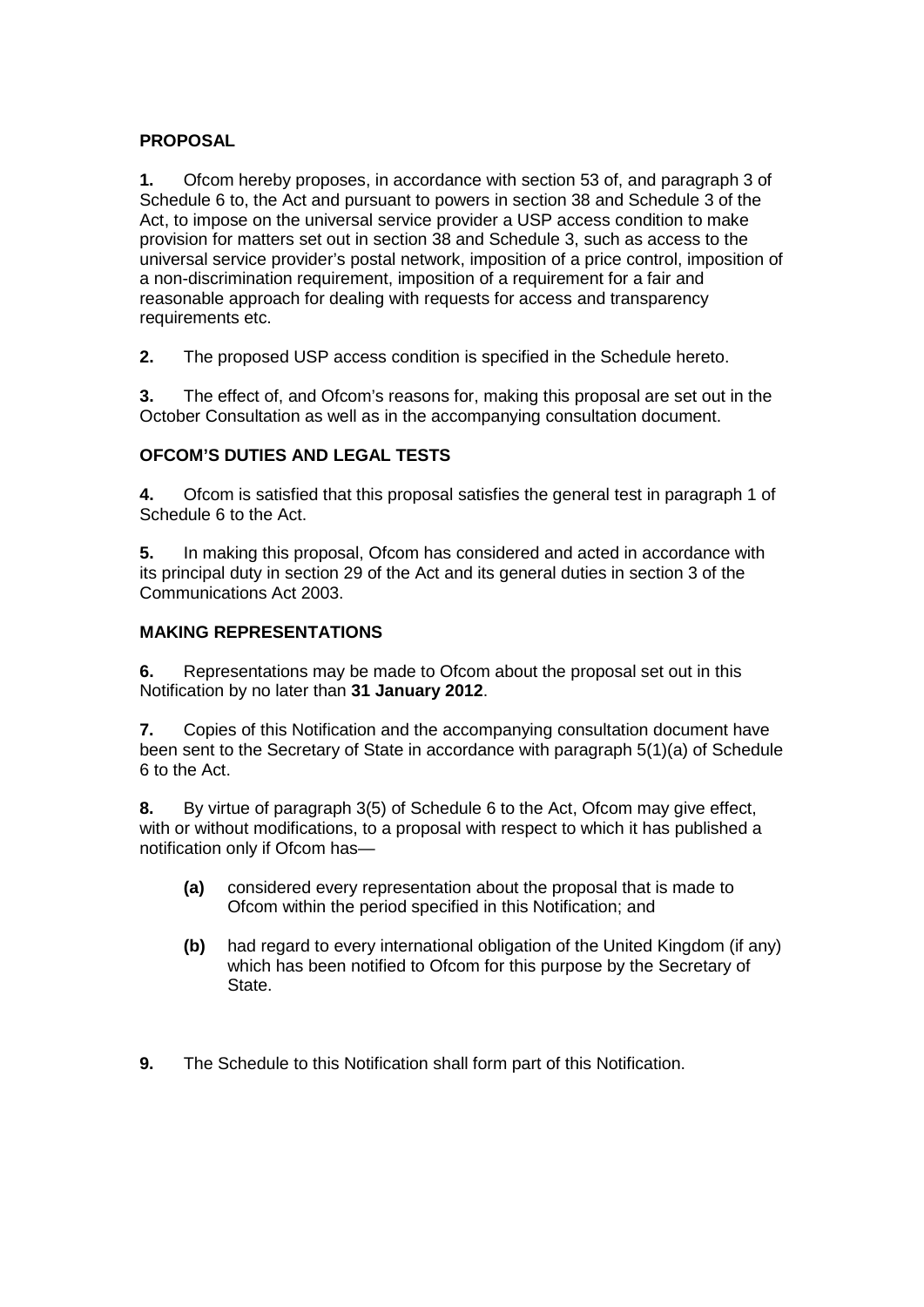Signed by **Daniel Gordon**

Janiel Cont

# **Director of Competition Policy**

A person duly authorised by Ofcom under paragraph 18 of the Schedule to the Office of Communications Act 2002

**13 December 2011**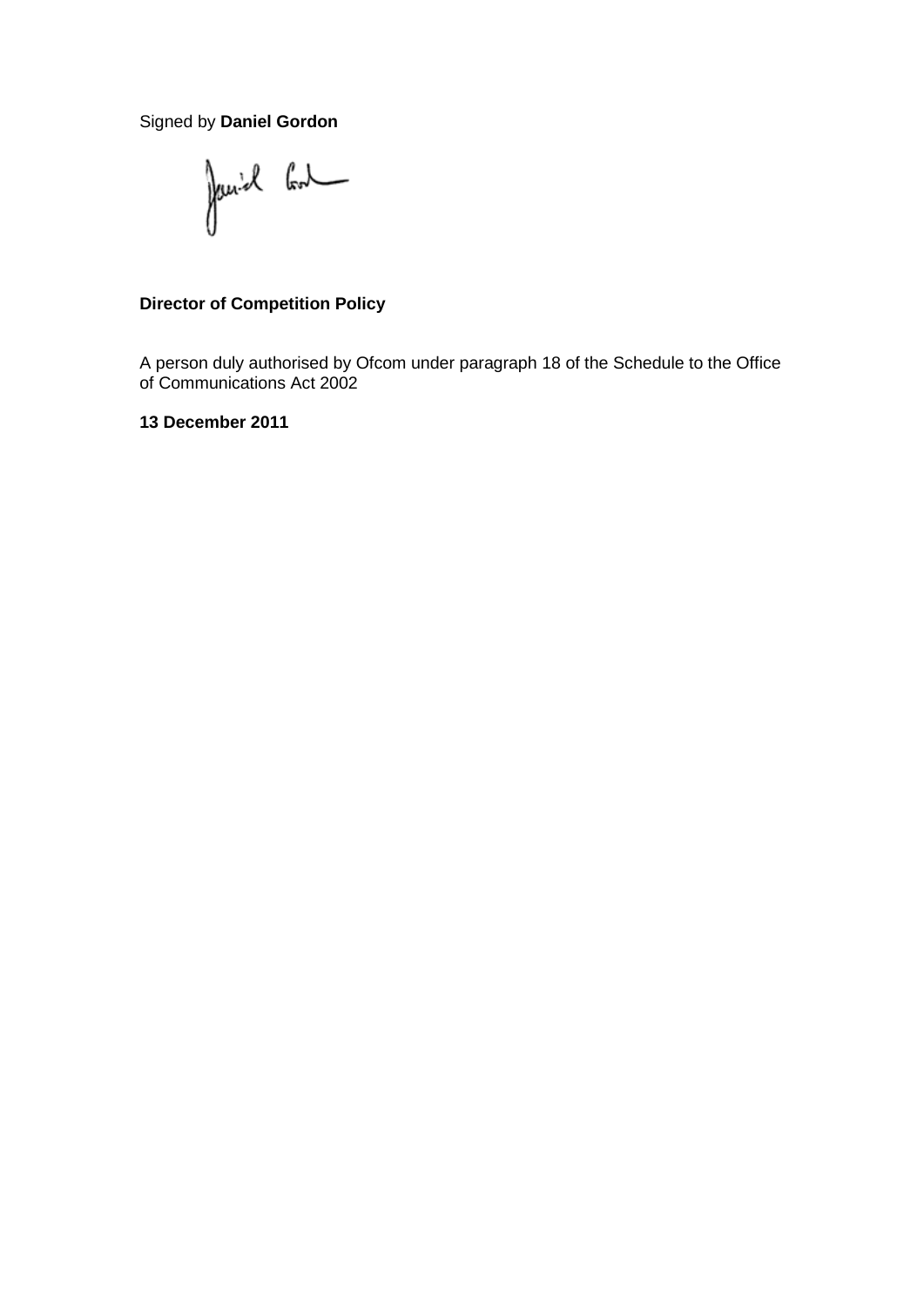# **SCHEDULE**

#### **USP ACCESS CONDITION**

# **I. USP access condition for D+2 Access**

#### **1. Application, definitions and interpretation**

- USPA 1.1 This USP access condition ("**USPA Condition**") shall apply to Royal Mail as the Universal Service Provider designated by Ofcom.
- USPA 1.2 This USPA Condition shall apply to access to the Universal Service Provider's postal network at the Inward Mail Centre ("**IMC**") for the purposes of providing D+2 and later than D+2 Letters and Large Letters services ("**D+2 Access**").
- USPA 1.3 In this USPA Condition—
	- **(a)** "**Act**" means the Postal Services Act 2011 (c.5);
	- **(b)** "**Access**" means allowing other companies operating in the postal market, or other users of postal services, to use the Universal Service Provider's postal network for the partial provision of a postal service;
	- **(c)** "**Access Terms and Conditions Change Notice**" has the meaning given to it in USPA [6];
	- **(d) "D+2 Access Operator"** means a postal operator or a user of postal services which has or seeks D+2 Access to the Universal Service Provider's postal network;
	- **(e)** "**D+2 Access**" means access to the Universal Service Provider's postal network at the IMC for the purposes of providing D+2 and later than D+2 Letters and Large Letters services;
	- **(f)** "**D+2 Access Contract**" means a contract entered into by the Universal Service Provider and another postal operator or a user of postal services for the provision by the Universal Service Provider of access to the IMC for the purposes of providing D+2 Access;
	- **(g)** "**D+2 and later than D+2 Letters and Large Letters services**" mean retail services that aim to deliver two working days (or later) after collection from the sender, also known as a day C service, or later.
	- **(h)** "**Equivalence Differences**" means those adjustments to the Relevant Upstream Costs that Ofcom directs the Universal Service Provider to make in order to address issues of non-equivalence;
	- **(i)** "**FAC**" means Fully Allocated Costs, as defined in accordance with Royal Mail's Costing Manual;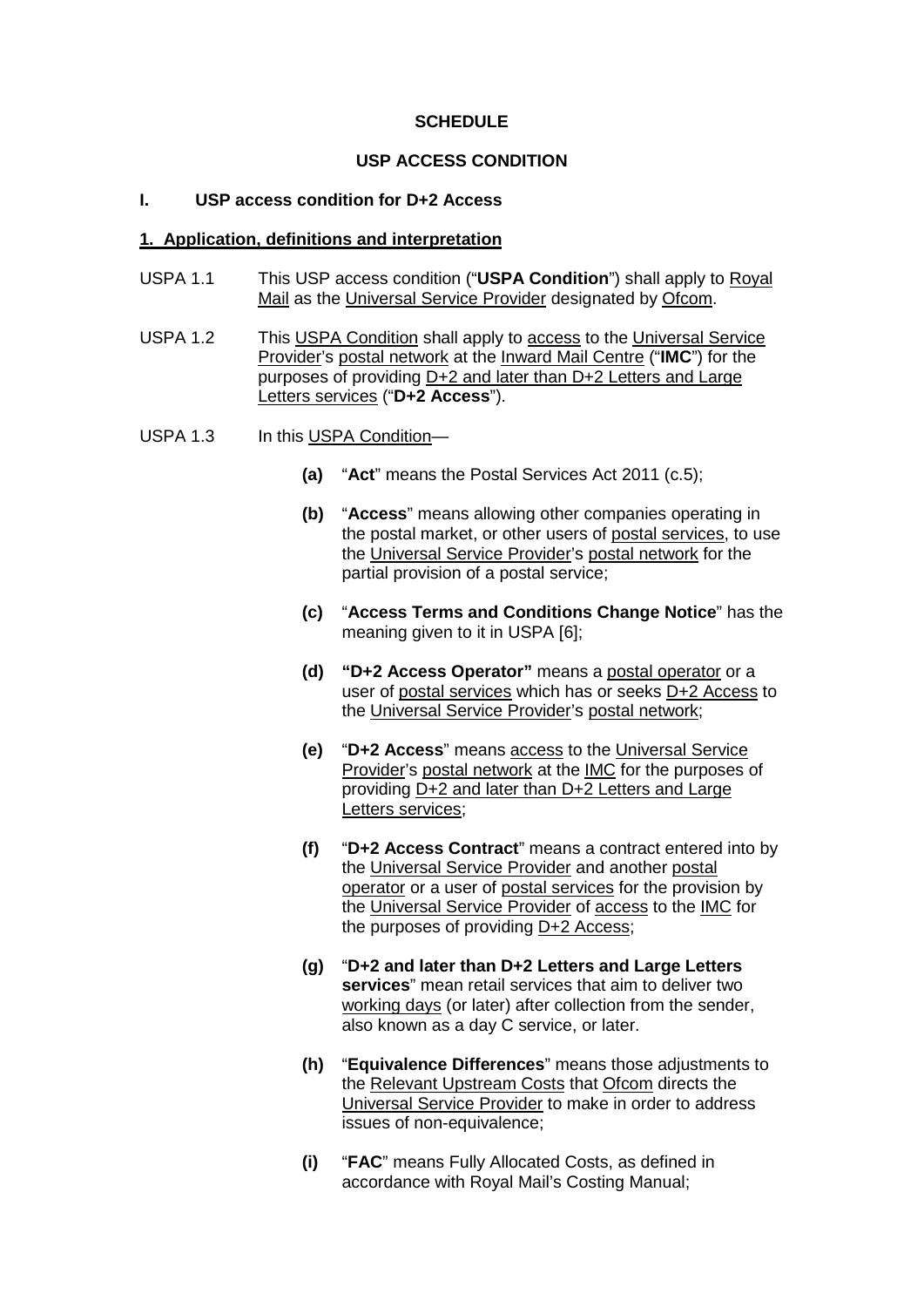- **(j)** "**Inward Mail Centre**" or "**IMC**" means the activities in a mail centre related to the inward sorting of mail for delivery in an Inward Mail Centre's catchment area;
- **(k)** "**Letters**" means any item up to length 240mm, width 165mm, thickness 5mm, and weighing no more than 100g;
- **(l)** "**Large Letters**" means any item larger than a Letter and up to length 353mm, width 250mm, thickness 25mm, and weighing no more than 750g;
- **(n)** "**Regulatory condition**" means any condition of authorisation set by Ofcom under the Act;

#### **(o)** "**Related person**" means

- (i) in relation to an undertaking within the meaning of section 1161 of the Companies Act 2006 ("the principal undertaking"), a parent or subsidiary undertaking of the principal undertaking or a subsidiary undertaking of a parent undertaking of the principal undertaking, in each case within the meaning of section 1162 of the Companies Act 2006; and
- (ii) in relation to any person (including such an undertaking), a connected person of that person within the meaning of section 286 of the Taxation of Chargeable Gains Act 1992;
- **(p)** "**Relevant Access Service**" means access services which have attributes which are all or substantially all equivalent to the inward processing and delivery attributes of the Relevant Retail Services;
- **(q)** "**Relevant Downstream Costs**" has the meaning given to it in USPA [5] below;
- **(r)** "**Relevant Downstream Revenue**" has the meaning given to it in USPA [5] below;
- **(s)** "**Relevant End to End Costs**" has the meaning given to it in USPA [5] below;
- **(t)** "**Relevant End to End Revenue**" has the meaning given to it in USPA [5] below;
- **(u)** "**Relevant Period**" means, for the purposes of USPA [5], the financial reporting period most closely aligned with the twelve month period starting on 1 April in every year;
- **(v)** "**Relevant Retail Services**" means all Second Class Mailsort and Second Class Walksort services, and any current, new or successor retail services that are substantially similar services, offered by Royal Mail. Royal Mail shall notify Ofcom from time to time of any changes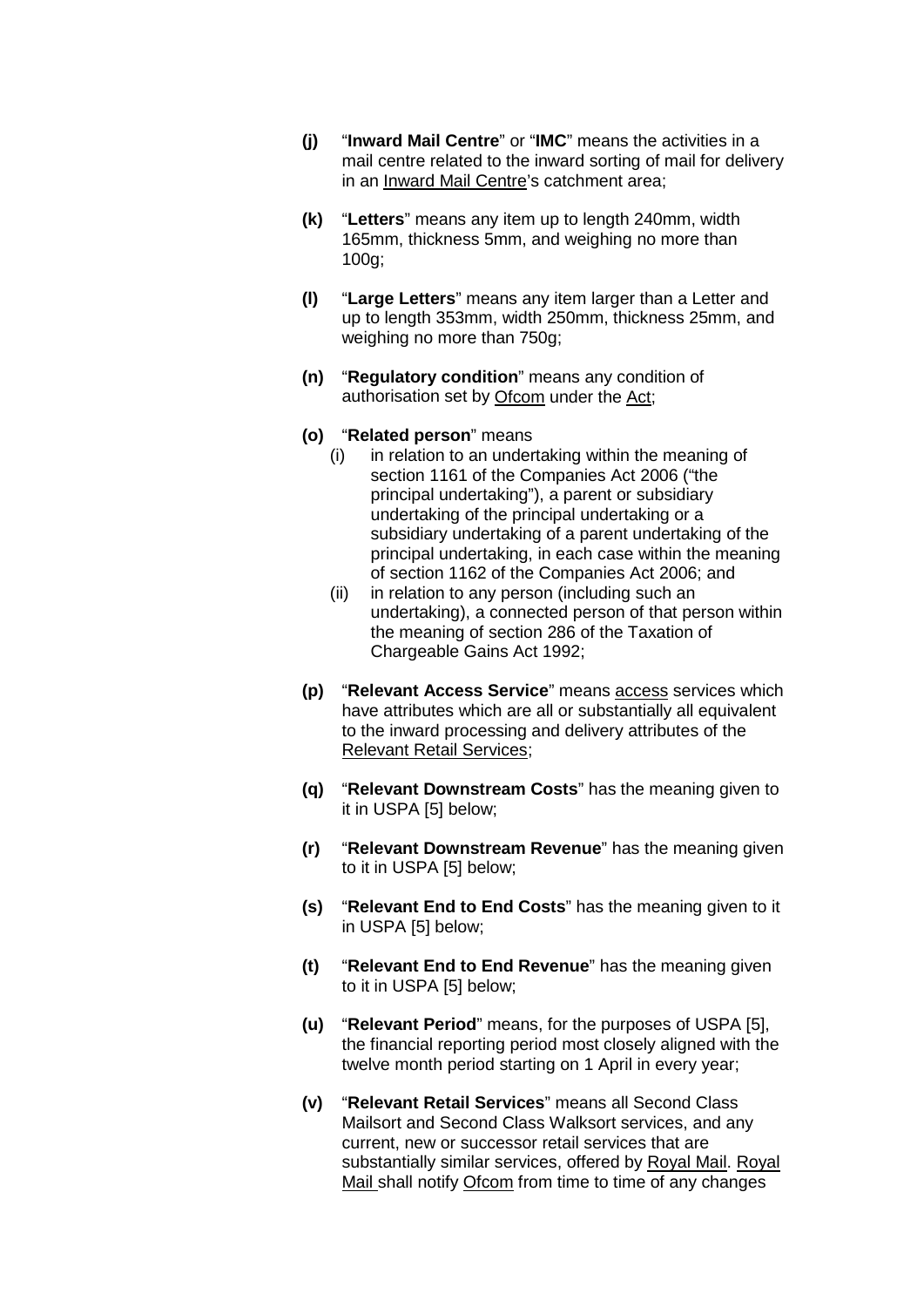to the group of services that fall within the definition of Relevant Retail Services. Ofcom reserves the right to direct Royal Mail to include any services within that group which it reasonably considers fall within the definition of Relevant Retail Services and to exclude any services from that group which it reasonably considers fall outside the scope of that definition;

- **(w)** "**Relevant Upstream Costs**" has the meaning given to it in USPA [5] below;
- **(x)** "**Relevant Upstream Revenue**" has the meaning given to it in USPA [5] below;
- **(y)** "**Royal Mail**" means Royal Mail Group Limited, whose registered company number in England and Wales is 04138203;
- **(z)** "**Standard Terms and Conditions**" mean such terms and conditions that are common to all D+2 Access Contracts or, where D+2 Access Contracts are individually negotiated, such standard terms and conditions that are appended to such D+2 Access Contracts;
- **(aa)** "**Statement of Notice**" has the meaning given to it in USPA [6.5] below;
- **(bb)** "**Statement of Process**" has the meaning given to it in USPA [3] below;
- **(cc)** "**USPA Condition**" means a USP access condition imposed on the Universal Service Provider under section 38 of the Act;
- **(dd)** "**Working day**" means any day which is not a Sunday or a public holiday.
- USPA 1.4 For the purpose of interpreting this USPA Condition—
	- **(a)** except in so far as the context otherwise requires, words or expressions shall have the meaning assigned to them in USPA [1.3] above and otherwise any word or expression shall have the same meaning as it has been ascribed for the purpose of Part 3 of the Act;
	- **(b)** headings and titles shall be disregarded;
	- **(c)** expressions cognate with those referred to in this Notification shall be construed accordingly; and
	- **(d)** the Interpretation Act 1978 (c. 30) shall apply as if the Condition set out in this Condition were an Act of Parliament.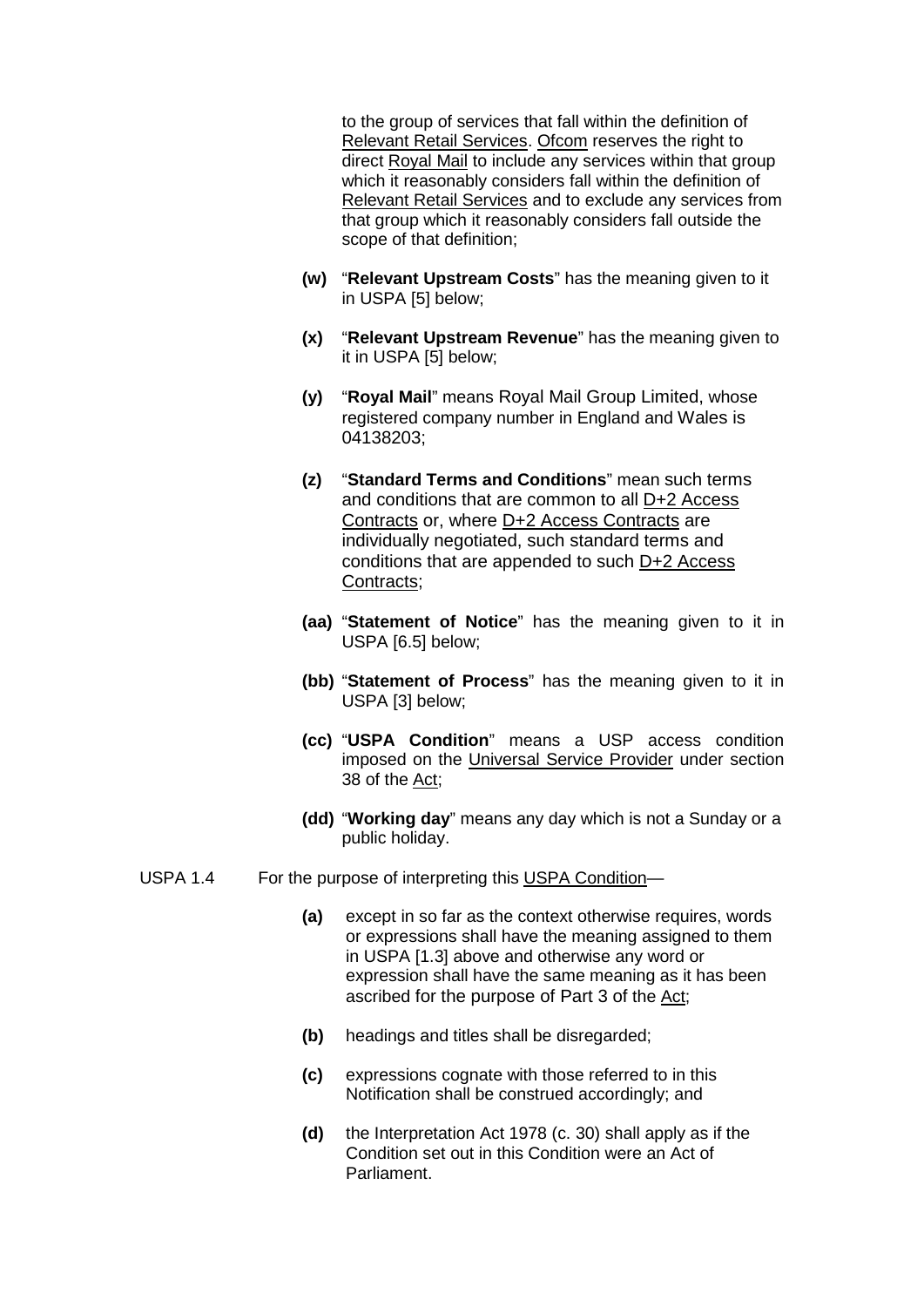# **2. Requirement to provide D+2 Access on reasonable request**

- USPA 2.1 Where a D+2 Access Operator reasonably requests in writing D+2 Access, the Universal Service Provider shall provide that D+2 Access. The Universal Service Provider shall also provide such D+2 Access as Ofcom may from time to time direct.
- USPA 2.2 The provision of D+2 Access in accordance with USPA [2.1] above shall occur as soon as it is reasonably practicable and shall be provided on fair and reasonable terms, conditions and charges and on such terms, conditions and charges as Ofcom may from time to time direct.
- USPA 2.3 The Universal Service Provider must comply with any direction given by Ofcom from time to time under this Condition.

# **3. Requests for D+2 Access or variations to existing D+2 Access Contracts**

- USPA 3.1 The Universal Service Provider shall, for the purposes of transparency, publish a reasonable statement of the processes that will apply to requests for D+2 Access and variations to existing D+2 Access Contracts made to it (a "Statement of Process"). Such Statement of Process shall include:
	- **(a)** the form in which such a request should be made;
	- **(b)** the information that the Universal Service Provider reasonably requires in order to consider a request for new D+2 Access or a variation to existing D+2 Access; and
	- **(c)** the reasonable time-scales in which such requests will be handled by the Universal Service Provider.
- USPA 3.2 The Universal Service Provider shall publish the Statement of Process described at USPA [3.1] above within three months of the date that this USPA Condition enters into force following a consultation with Ofcom and with D+2 Access Operators. The Universal Service Provider shall keep the Statement of Process under review and consult with Ofcom and D+2 Access Operators before making any amendments to the Statement of Process. The provisions set out in the Statement of Process (as amended from time to time) will apply to all requests for  $D+2$  Access or variations to existing D+2 Access Contracts subject to any direction by Ofcom as to the terms of those provisions or the manner in which they are to apply.
- USPA 3.3 The Universal Service Provider shall, upon reasonable request from a D+2 Access Operator considering making a request for D+2 Access or a variation to an existing D+2 Access Contract, provide that D+2 Access Operator with such information as is reasonably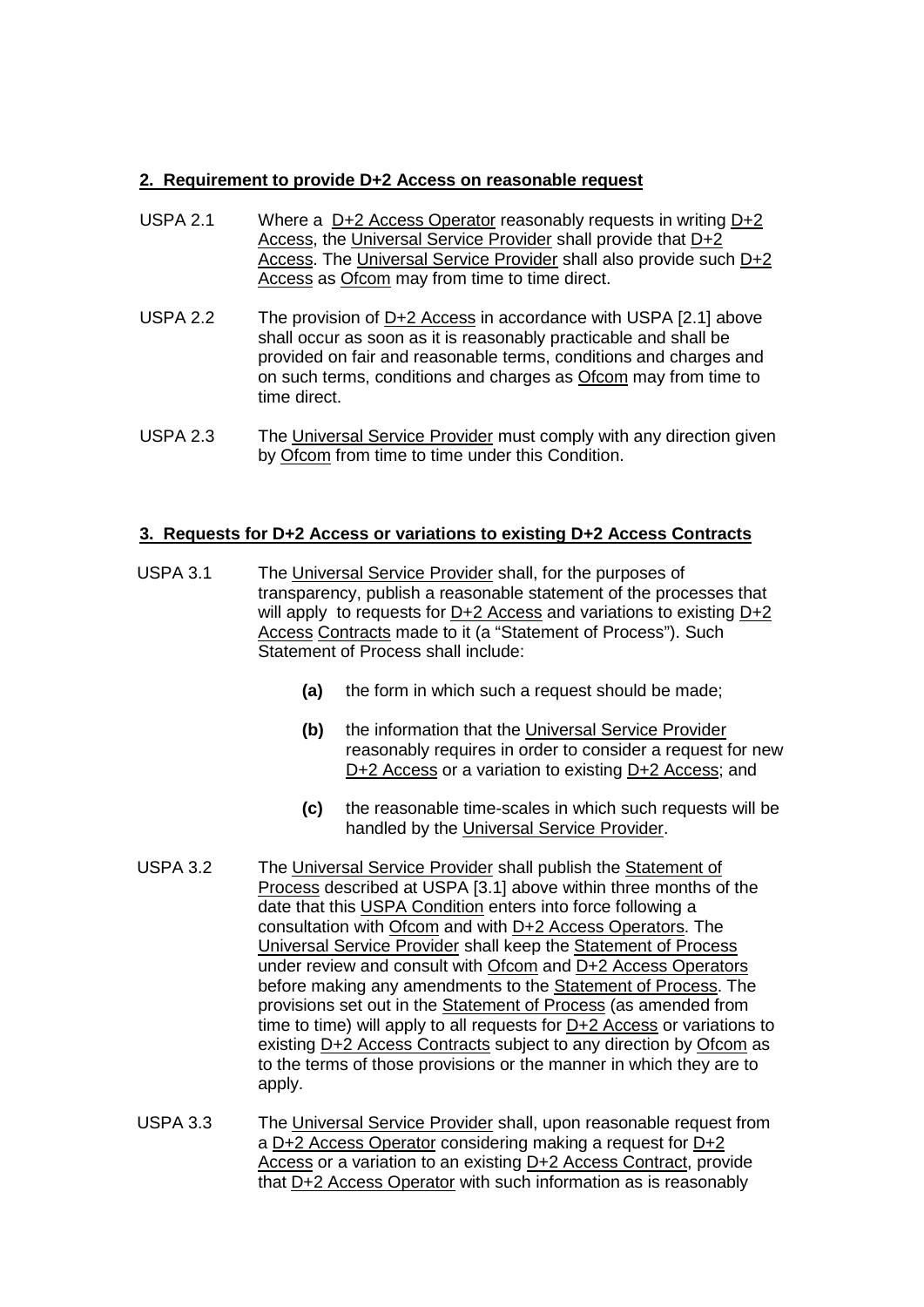necessary to enable that D+2 Access Operator to make a request for D+2 Access or a variation to an existing D+2 Access Contract. Such information is to be provided within a reasonable period.

USPA 3.4 On receipt of a written request for D+2 Access or a variation to an existing D+2 Access Contract, the Universal Service Provider shall deal with the request in accordance with the Statement of Process described at USPA [3.1] above. A modification of a request for D+2 Access or a variation to an existing D+2 Access Contract which has previously been submitted to the Universal Service Provider, and rejected by the Universal Service Provider, shall be considered as a new request.

# **4. Requirement not to unduly discriminate or to obtain an unfair commercial advantage**

- USPA 4.1 The Universal Service Provider shall not unduly discriminate against particular persons or against a particular description of persons in relation to matters connected with D+2 Access.
- USPA 4.2 In this Condition, the Universal Service Provider may be deemed to have shown undue discrimination if it unfairly favours to a material extent an activity carried on by it so as to place at a competitive disadvantage persons competing with the Universal Service Provider.
- USPA 4.3 The Universal Service Provider shall conduct its business as a postal operator in the manner best calculated to secure that neither –
	- **(a)** the Universal Service Provider; nor
	- **(b)** any related person of the Universal Service Provider; nor
	- **(c)** any other person;

obtains any unfair commercial advantage in connection with the provision by the Universal Service Provider of access to its postal network under any USPA Condition.

- USPA 4.4 Subject to USPA [**4.5**], the Universal Service Provider shall use all reasonable endeavours to secure that no information in the possession of the Universal Service Provider as a result of giving access to its postal network under any USPA Condition to other persons –
	- **(a)** is disclosed for the benefit of or used for the purpose of any trading business conducted by the Universal Service Provider; or
	- **(b)** is disclosed for the benefit of or used for the purpose of any trading business conducted by any related person of the Universal Service Provider.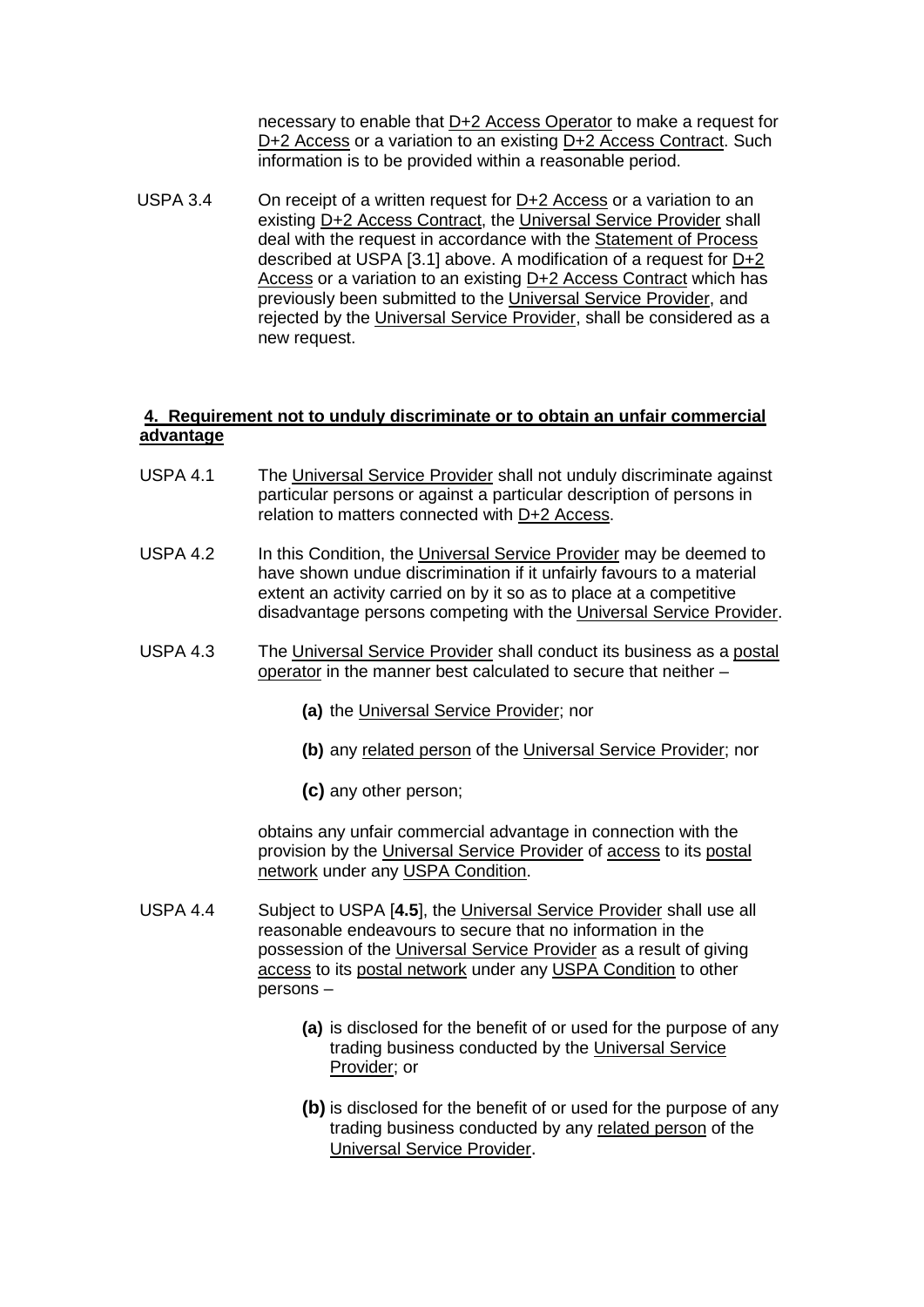- USPA 4.5 USPA [**4.4**] shall not apply in so far as
	- **(a)** Ofcom may consent in writing,
	- **(b)** every person to whom the information relates has consented in writing to its disclosure or use as mentioned in USPA [**4.4**],
	- **(c)** the disclosure is to, or the use is by, a person who
		- (i) is acting as an agent of the Universal Service Provider for the provision of postal services;
		- (ii) is engaged by the Universal Service Provider for the purpose of the Universal Service Provider's business as a postal operator and has access to the information only for that purpose; and
		- (iii) is restricted by contract with the Universal Service Provider from making any further disclosure or use of the information; or
	- **(d)** the information has been published or is required to be disclosed in pursuance of any other regulatory condition to which the Universal Service Provider is subject; or
	- **(e)** the information is in the public domain otherwise than in consequence of a contravention of any regulatory condition to which the Universal Service Provider is subject.

#### **5. Control to prevent price squeeze**

- USPA 5.1 Unless Ofcom directs otherwise, the Universal Service Provider shall in setting prices be subject to the requirement to take all reasonable steps to ensure that it:
	- **(a)** maintains a minimum margin between the retail prices of the Relevant Retail Services and the access charges for the Relevant Access Services during the Relevant Period in accordance with USPA [5.2] to USPA [5.5] below; and
	- **(b)** maintains a minimum margin in relation to every individual contract between the retail price of the Relevant Retail Service and the access charge for the Relevant Access Service during the Relevant Period in accordance with USPA [5.2] to USPA [5.5] below.
- USPA 5.2 In order to satisfy the requirements in USPA [5.1(a) and (b)] to maintain a minimum margin, the Universal Service Provider must have a reasonable expectation that:
	- **(a)** Relevant Upstream Revenue will be no less than Relevant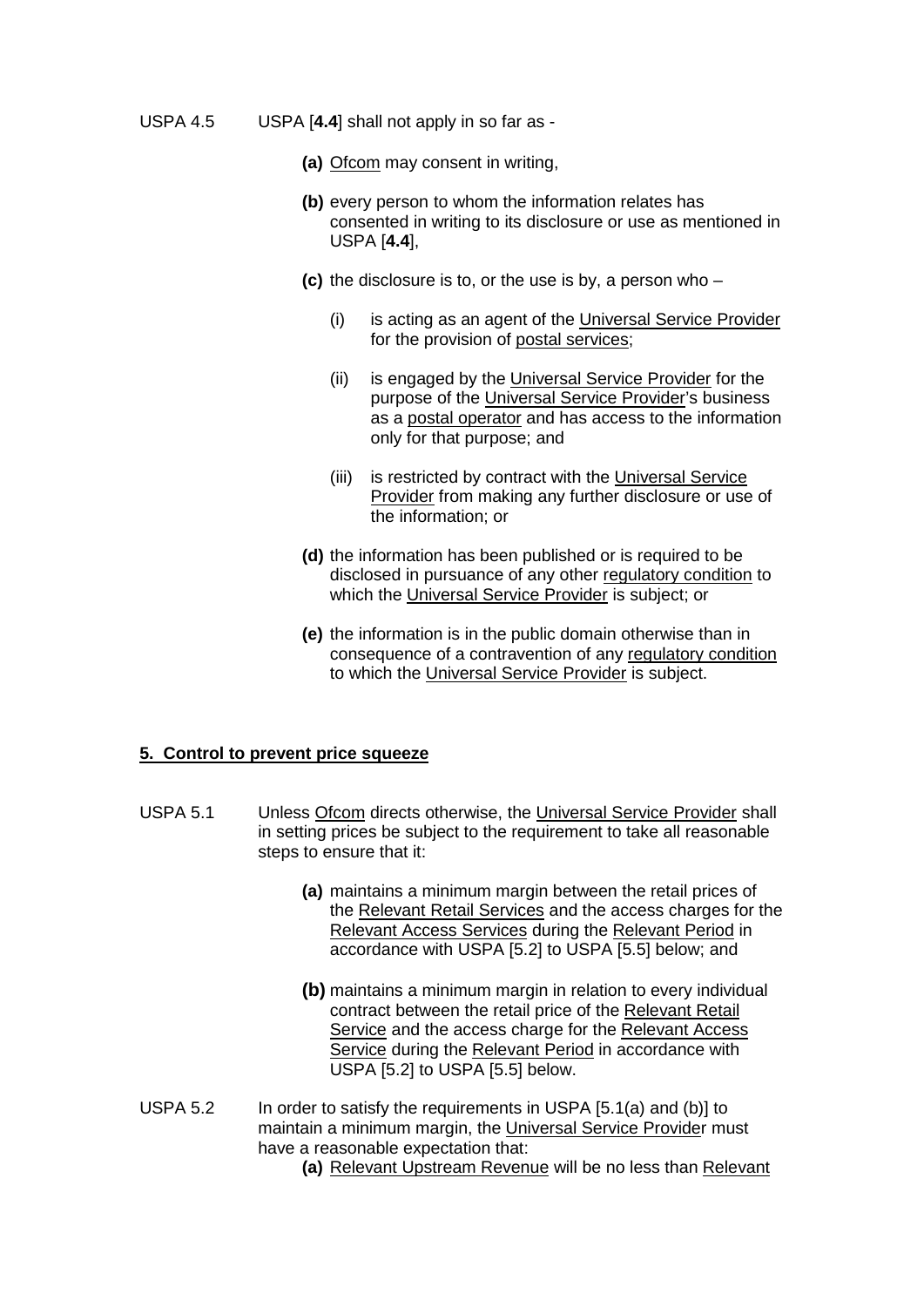Upstream Costs for the Relevant Period; and

- **(b)** the Relevant Upstream Revenue for each individual contract for any Relevant Retail Service(s) will be equal to or more than 50% of the Relevant Upstream Cost for that individual contract for the Relevant Period.
- USPA 5.3 Relevant Upstream Revenue should be calculated by deducting Relevant Downstream Revenue from Relevant End to End Revenue where:
	- **(c)** Relevant End to End Revenue is the revenue that the Universal Service Provider earns from the supply of Relevant Retail Services during the Relevant Period; and
	- **(d)** Relevant Downstream Revenue is calculated by multiplying the average price per unit charged by the Universal Service Provider for Relevant Access Services by volume during the Relevant Period.
- USPA 5.4 Relevant Upstream Costs should be calculated by deducting Relevant Downstream Costs from Relevant End to End Costs where:
	- **(a)** Relevant Downstream Costs are the costs attributed to the provision of Relevant Access Services calculated on an FAC basis, subject to Equivalence Differences that Ofcom may direct from time to time; and
	- **(b)** Relevant End to End Costs are the total costs of providing the Relevant Retail Services on an end to end basis calculated on an FAC basis. Unless Ofcom otherwise directs, the value of Equivalence Differences shall be zero.
- USPA 5.5 The Relevant Period during which the minimum margin referred to in USPA [5.1(a)] and [5.1(b)] above shall be maintained is twelve months.
- USPA 5.6 The Universal Service Provider shall set prices for the Relevant Retail Services and the Relevant Access Services at the start of each Relevant Period on the basis of a forecast of the costs and volumes for that period.
- USPA 5.7 The Universal Service Provider shall be required to provide such information as is necessary in order to enable Ofcom to ensure compliance with the requirements of USPA [5] at the start of the first Relevant Period and thereafter on a quarterly basis.

# **6. Requirement to publish and notify charges, terms and conditions**

USPA 6.1 Except in so far as Ofcom may otherwise consent in writing, the Universal Service Provider shall publish and notify charges, terms and conditions and act in the manner set out below.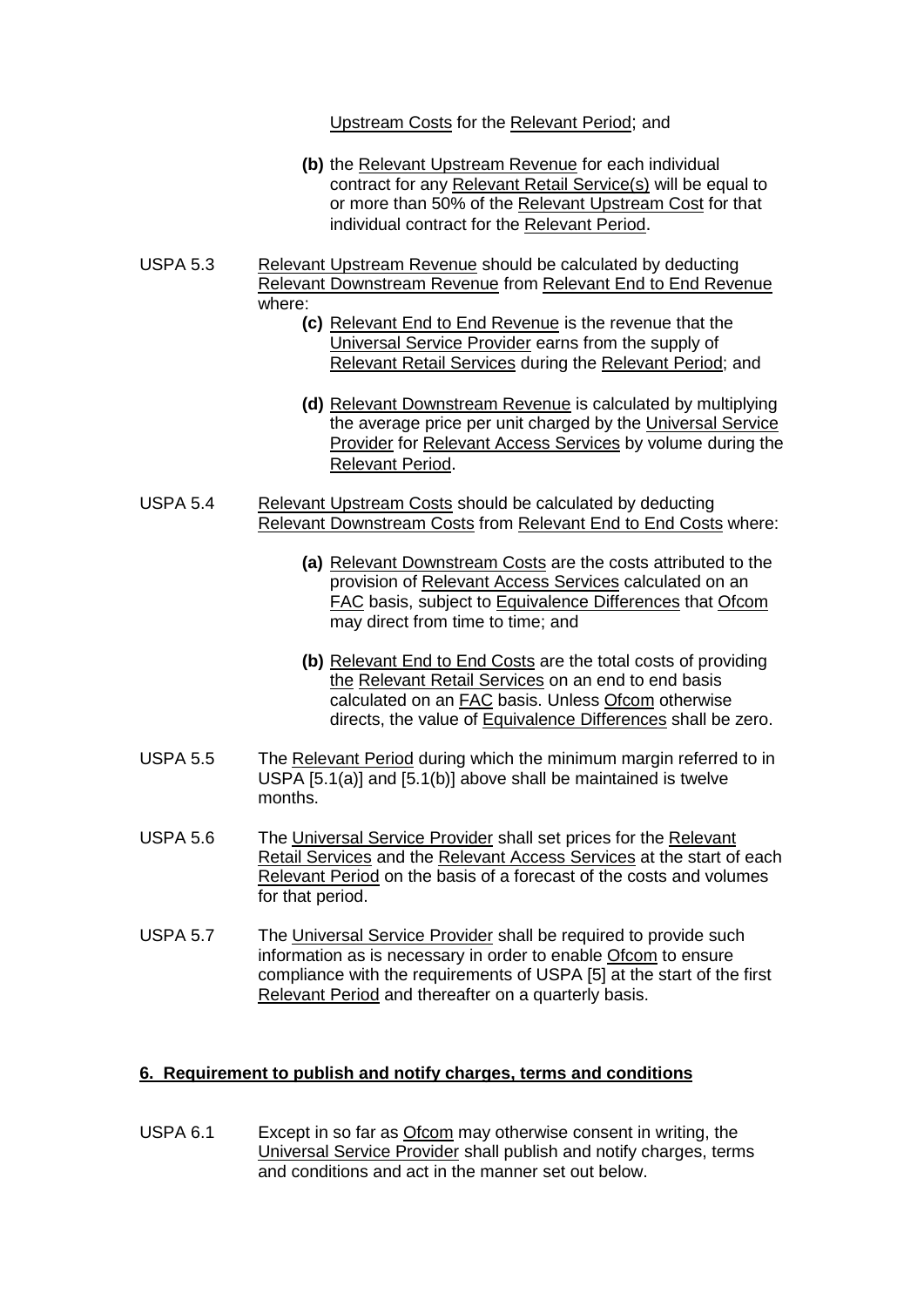#### USPA 6.2 The Universal Service Provider shall:

- **(a)** publish a set of the current Standard Terms and Conditions in such manner as will ensure reasonable publicity for them within one month of the date that this USPA Condition enters into force; and
- **(b)** thereafter ensure that the set of Standard Terms and Conditions that has been made publicly available is updated promptly following any amendments that are made to the Standard Terms and Conditions.
- USPA 6.3 The Universal Service Provider shall be subject to the following publication and notification requirements for any amendments to its charges for the provision of D+2 Access:
	- **(a)** The Universal Service Provider shall send to every person with which it has entered into a D+2 Access Contract a written notice of any amendment to the charges under the D+2 Access Contract. The Universal Service Provider shall provide a minimum of ten weeks' notice of any amendments to such charges or any other shorter period of notice agreed between the Universal Service Provider and D+2 Access Operators; and
	- **(b)** At the same time as the Universal Service Provider sends the written notice of amendments to charges, it shall publish the amendments to those charges in such manner as will ensure reasonable publicity for them.
- USPA 6.4 The Universal Service Provider shall be subject to the following publication and notification requirements for any amendments to the Standard Terms and Conditions other than amendments to charges:
	- **(a)** Where amendments to the Standard Terms and Conditions have been made with the prior consent of the D+2 Access Operators, the Universal Service Provider shall publish those amendments in such manner as will ensure reasonable publicity for them. Such publicity shall take place no less than ten weeks before the date on which the amendment is due to take effect or any other shorter period prior to that date agreed between the Universal Service Provider and D+2 Access Operators; and
	- **(b)** Where amendments to the Standard Terms and Conditions do not require the prior consent of the D+2 Access Operators, the Universal Service Provider shall:
		- (i) provide every D+2 Access Operator with which it has entered into a D+2 Access Contract a written notice of the amendment to the Standard Terms and Conditions (an "Access Terms and Conditions Change Notice");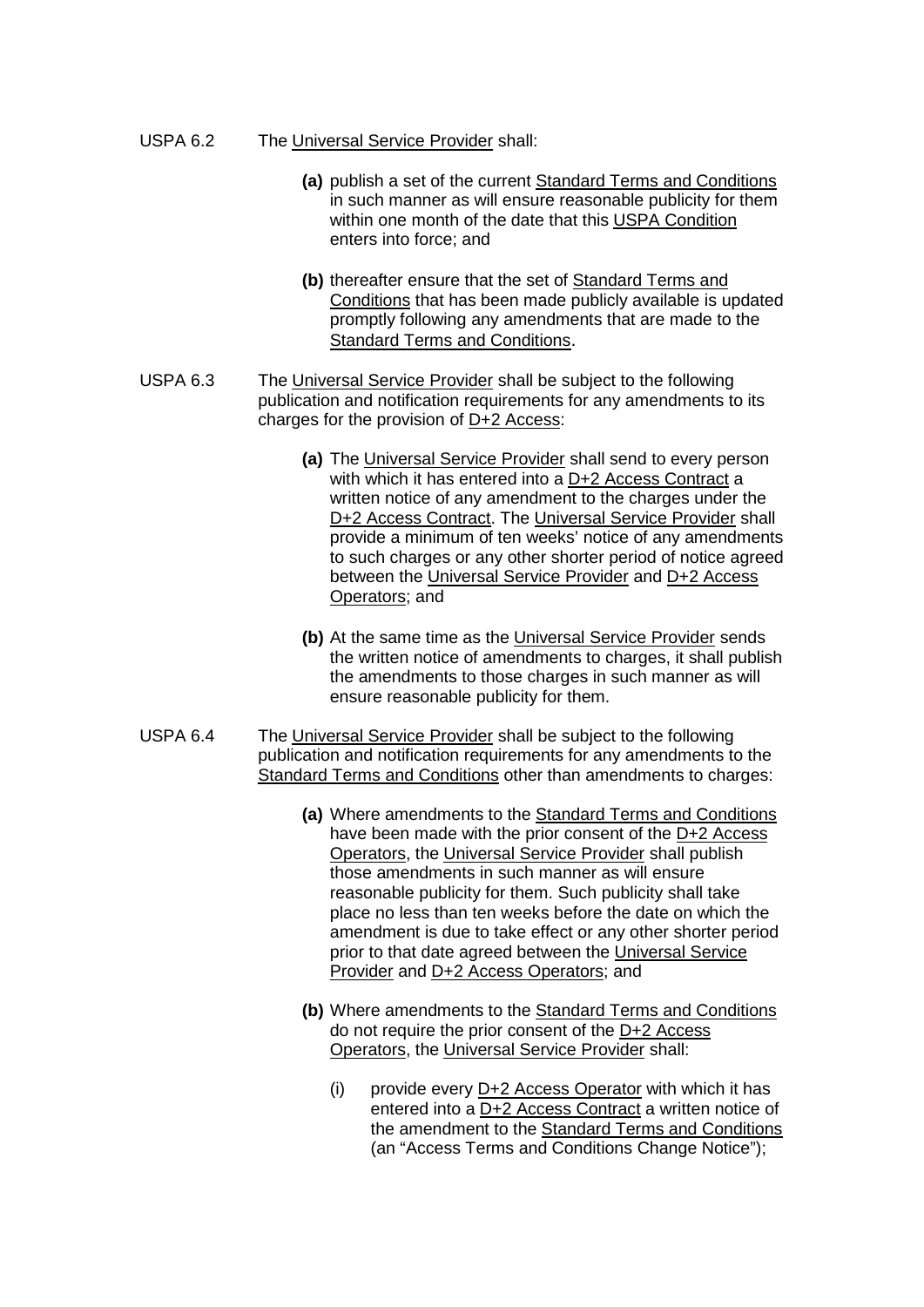- (ii) provide sufficient notice of the amendment to the Standard Terms and Conditions as set out in the Access Terms and Conditions Change Notice as meets the reasonable needs of access users; and
- (iii) publish those amendments in such manner as will ensure reasonable publicity for them. Such publication shall take place no less than ten weeks before the date on which the amendment is due to take effect or any other shorter period prior to that date agreed between the Universal Service Provider and D+2 Access Operators.
- USPA 6.5 For the purposes of determining what a sufficient period of notice is, the Universal Service Provider shall be required to publish a statement within one month of the date that this USPA Condition enters into force setting out the different periods of notice that will apply to the different categories of Standard Terms and Conditions that it is entitled to amend without the prior consent of D+2 Access Operators (a "Statement of Notice"). Where the Universal Service Provider amends the periods of notice set out in the Statement of Notice, it shall take into account the reasonable needs of D+2 Access Operators and shall provide one month's notice of any such amendments. Ofcom reserves the right to direct the Universal Service Provider to amend the period of notice for any category of amendment to Standard Terms and Conditions.
- USPA 6.6 The Universal Service Provider shall ensure that an Access Terms and Conditions Change Notice includes:
	- **(a)** a description of the Standard Terms and Conditions that are the subject of the amendment(s);
	- **(b)** the date on which, or the period for which, the amendment(s) to the Standard Terms and Conditions will take effect (the "effective date"); and
	- **(c)** the current and proposed new Standard Terms and Conditions affected by the amendment(s).
- USPA 6.7 The Universal Service Provider shall not apply any new Standard Term and Condition identified in an Access Terms and Conditions Change Notice before the effective date.
- USPA 6.8 The Universal Service Provider's obligations for prior notification and publication set out in this USPA [6] will not apply:
	- **(a)** where the new or amended charges or terms and conditions are directed or determined by Ofcom or are required by a notification or enforcement notification issued by Ofcom under Schedule 7 of the Act; or
	- **(b)** to any amendments to charges, terms or conditions that have been individually negotiated between the Universal